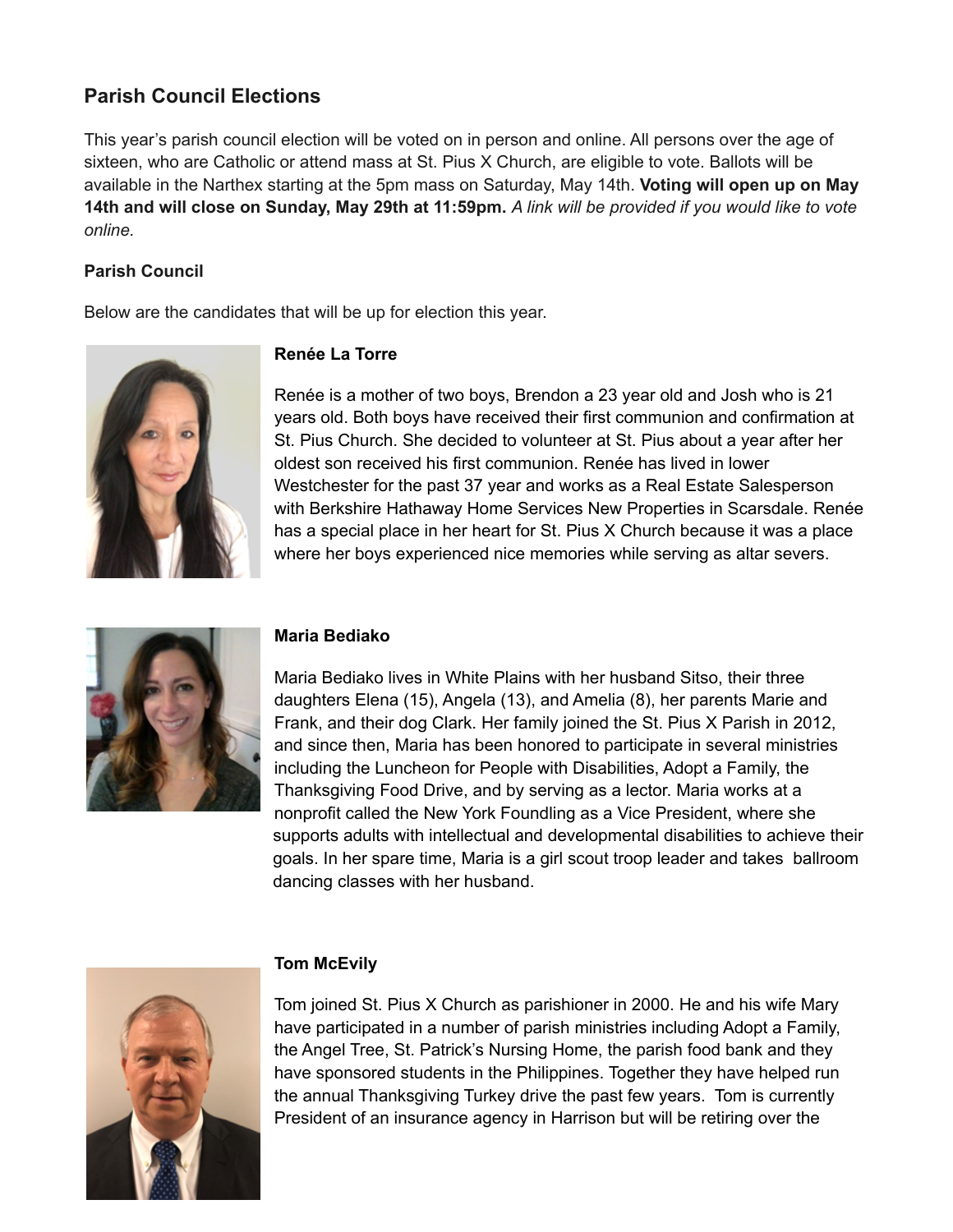summer. For a number of years, he has done volunteer work for both the NY Foundling Hospital and Abbott house. Tom and Mary live in White Plains and have 4 grown children and 6 grandchildren.



### **Richard Vera**

Richard is a native Ecuadorian and moved to Miami with his wife towards the end of 1999. They have 2 kids, a daughter who is 22 years old who just graduated in Psychology from NYU, and a son who is 17 and is a Junior at Fordham Prep. Richard moved to New York 10 years ago as he was promoted by his ex-company, Estēe Lauder Companies. He finally moved into Scarsdale 6 years ago as his kids were attending catholic schools (IHM and Ursuline). He greatly cherishes a catholic education and values. He and his wife attend the 12:00 PM service every Sunday at St. Pius. He is currently working from home and is looking to serve his church and community, and would love to lend a hand as a member of the parish council.



#### **Yvonne Saavedra Limb**

Yvonne Saavedra Limb, a Pratt Institute graduate is a Registered Architect in New York State. Her achievements have been recognized by her colleagues within and outside the real estate industry. Ms. Yvonne Saavedra Limb, a successful manager of over 200 domestic and international large-scale multi-million-dollar projects completed under her leadership, is a highly respected and accomplished professional, she has managed all phases of major construction projects. She is presently a Project Executive with Gannett Fleming, a national Architecture, Engineering and Construction Management firm. While a friend and member of St, Pius X Church, she offered her expertise and was a technical advisor throughout the St. Pius X Church's renovation, participating in the design of the new Narthex. Yvonne is a native of Puerto Rico and married to John Limb, they reside in Scarsdale since 2009. As she always has said: "Part of choosing a house in this neighborhood was the possibility of walking to Church, as I did in NYC!"



### **Marie-Helene McAndrew**

Marie-Hélène joined St Pius in 2016. She resides in Larchmont with her husband Greg and their two daughters, Grace and Pauline. Marie-Hélène and her family participate in a number of St. Pius activities including Bag to School and Adopt a Family. They are thrilled to be part of the beautiful St. Pius Community.